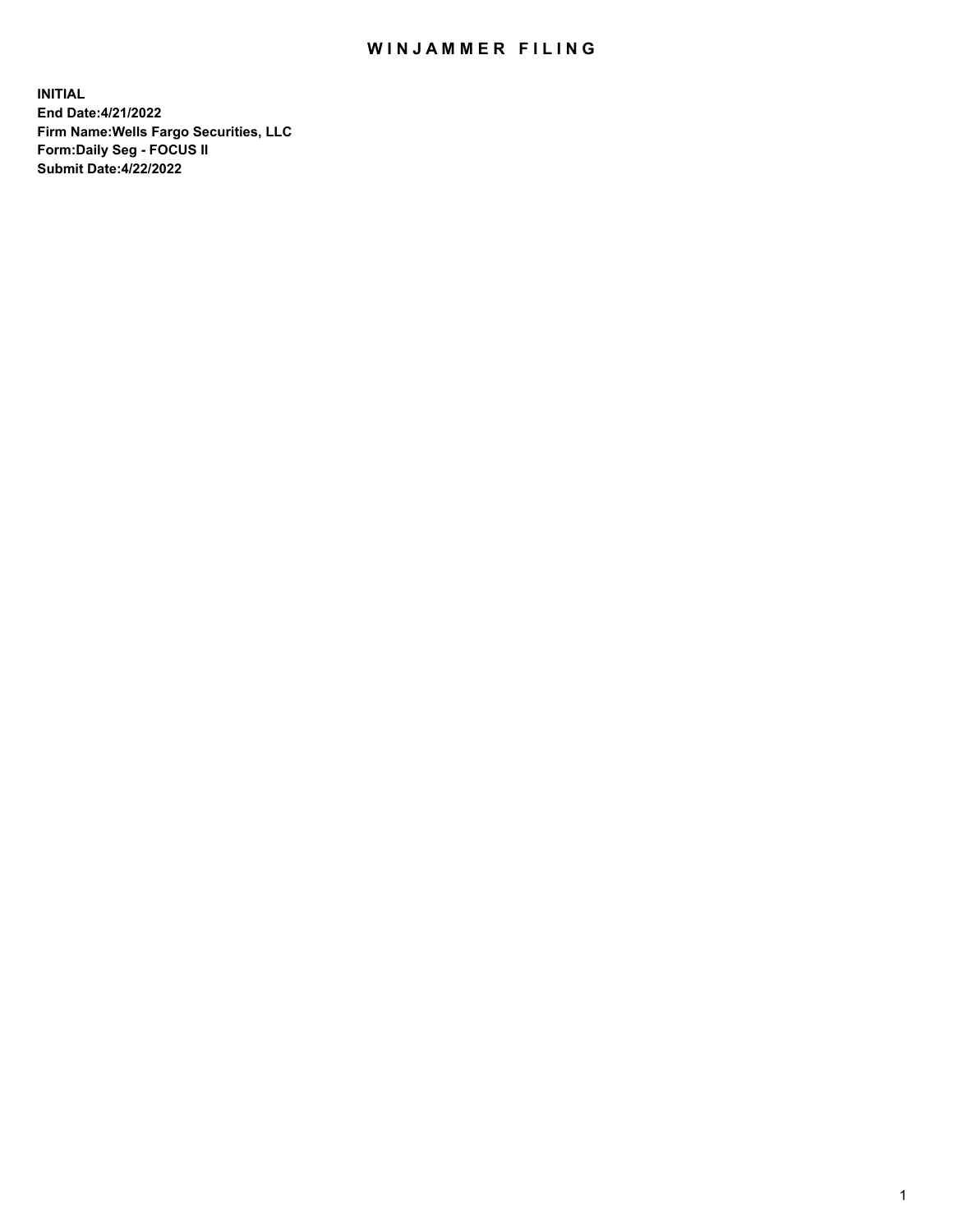**INITIAL End Date:4/21/2022 Firm Name:Wells Fargo Securities, LLC Form:Daily Seg - FOCUS II Submit Date:4/22/2022 Daily Segregation - Cover Page**

| Name of Company                                                                                                                                                                                                                                                                                                                | <b>Wells Fargo Securities LLC</b>                          |
|--------------------------------------------------------------------------------------------------------------------------------------------------------------------------------------------------------------------------------------------------------------------------------------------------------------------------------|------------------------------------------------------------|
| <b>Contact Name</b>                                                                                                                                                                                                                                                                                                            | <b>James Gnall</b>                                         |
| <b>Contact Phone Number</b>                                                                                                                                                                                                                                                                                                    | 917-699-6822                                               |
| <b>Contact Email Address</b>                                                                                                                                                                                                                                                                                                   | james.w.gnall@wellsfargo.com                               |
| FCM's Customer Segregated Funds Residual Interest Target (choose one):<br>a. Minimum dollar amount: ; or<br>b. Minimum percentage of customer segregated funds required:% ; or<br>c. Dollar amount range between: and; or<br>d. Percentage range of customer segregated funds required between:% and%.                         | 105,000,000<br><u>0</u><br>0 <sub>0</sub><br>00            |
| FCM's Customer Secured Amount Funds Residual Interest Target (choose one):<br>a. Minimum dollar amount: ; or<br>b. Minimum percentage of customer secured funds required:%; or<br>c. Dollar amount range between: and; or<br>d. Percentage range of customer secured funds required between:% and%.                            | 30,000,000<br><u>0</u><br>0 <sub>0</sub><br>0 <sub>0</sub> |
| FCM's Cleared Swaps Customer Collateral Residual Interest Target (choose one):<br>a. Minimum dollar amount: ; or<br>b. Minimum percentage of cleared swaps customer collateral required:% ; or<br>c. Dollar amount range between: and; or<br>d. Percentage range of cleared swaps customer collateral required between:% and%. | 355,000,000<br><u>0</u><br>00<br>00                        |

Attach supporting documents CH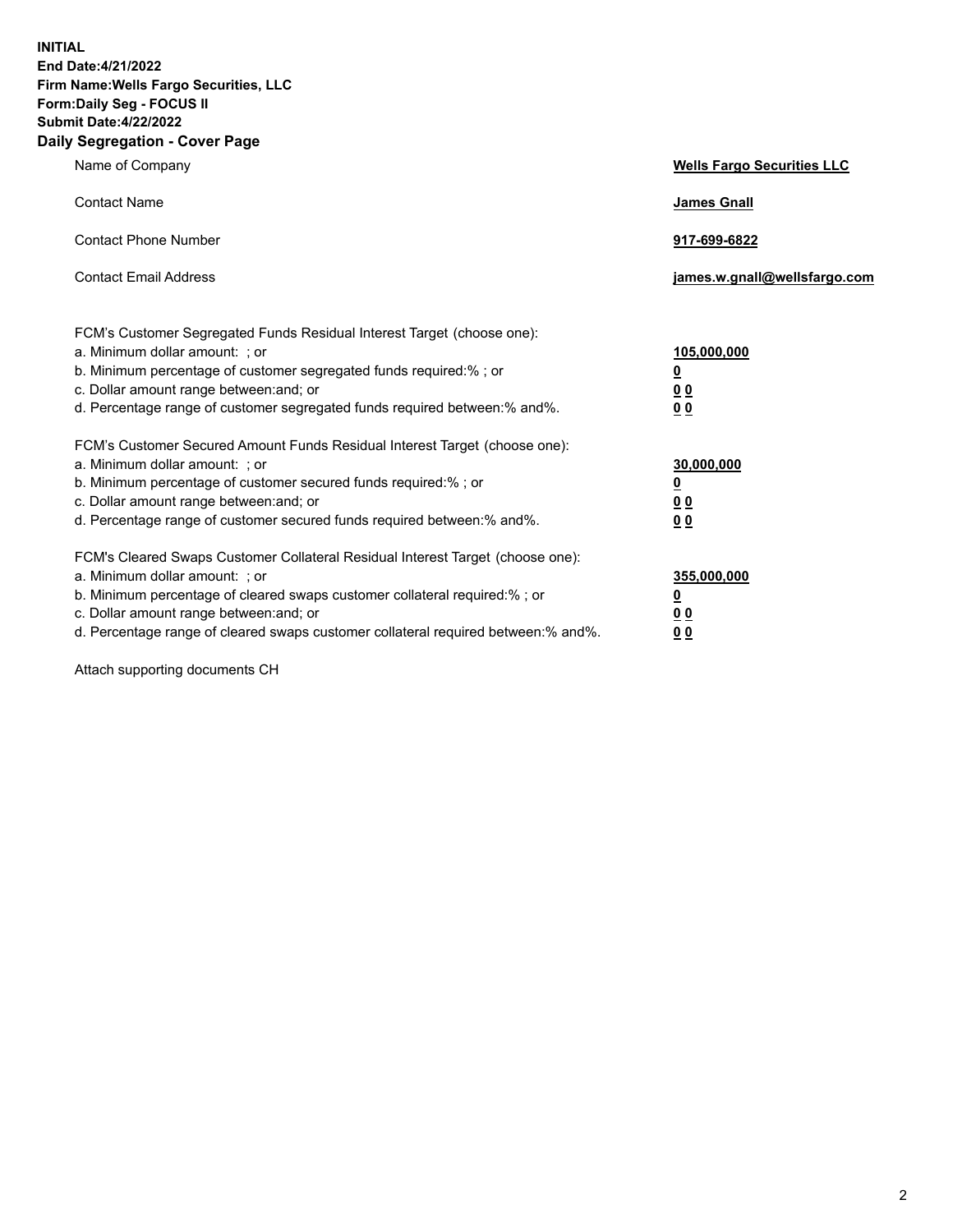**INITIAL End Date:4/21/2022 Firm Name:Wells Fargo Securities, LLC Form:Daily Seg - FOCUS II Submit Date:4/22/2022**

## **Daily Segregation - Secured Amounts**

|     | Foreign Futures and Foreign Options Secured Amounts                                         |                                              |
|-----|---------------------------------------------------------------------------------------------|----------------------------------------------|
|     | Amount required to be set aside pursuant to law, rule or regulation of a foreign            | $0$ [7305]                                   |
|     | government or a rule of a self-regulatory organization authorized thereunder                |                                              |
| 1.  | Net ledger balance - Foreign Futures and Foreign Option Trading - All Customers             |                                              |
|     | A. Cash                                                                                     | 606,304,654 [7315]                           |
|     | B. Securities (at market)                                                                   | 381,039,802 [7317]                           |
| 2.  | Net unrealized profit (loss) in open futures contracts traded on a foreign board of trade   | -192,146,347 [7325]                          |
| 3.  | Exchange traded options                                                                     |                                              |
|     | a. Market value of open option contracts purchased on a foreign board of trade              | 20 [7335]                                    |
|     | b. Market value of open contracts granted (sold) on a foreign board of trade                | $0$ [7337]                                   |
| 4.  | Net equity (deficit) (add lines 1. 2. and 3.)                                               | 795,198,129 [7345]                           |
| 5.  | Account liquidating to a deficit and account with a debit balances - gross amount           | 10,302,540 [7351]                            |
|     | Less: amount offset by customer owned securities                                            | <mark>-10,301,513</mark> [7352] 1,027 [7354] |
| 6.  | Amount required to be set aside as the secured amount - Net Liquidating Equity              | 795,199,156 [7355]                           |
|     | Method (add lines 4 and 5)                                                                  |                                              |
| 7.  | Greater of amount required to be set aside pursuant to foreign jurisdiction (above) or line | 795,199,156 [7360]                           |
|     | 6.                                                                                          |                                              |
|     | FUNDS DEPOSITED IN SEPARATE REGULATION 30.7 ACCOUNTS                                        |                                              |
| 1.  | Cash in banks                                                                               |                                              |
|     | A. Banks located in the United States                                                       | 66,472,659 [7500]                            |
|     | B. Other banks qualified under Regulation 30.7                                              | 67,315,976 [7520] 133,788,635                |
|     |                                                                                             | [7530]                                       |
| 2.  | Securities                                                                                  |                                              |
|     | A. In safekeeping with banks located in the United States                                   | 497,641,610 [7540]                           |
|     | B. In safekeeping with other banks qualified under Regulation 30.7                          |                                              |
| 3.  | Equities with registered futures commission merchants                                       | 0 [7560] 497,641,610 [7570]                  |
|     | A. Cash                                                                                     |                                              |
|     | <b>B.</b> Securities                                                                        | -52,814,471 [7580]<br>63,398,191 [7590]      |
|     |                                                                                             |                                              |
|     | C. Unrealized gain (loss) on open futures contracts                                         | 91,346,475 [7600]                            |
|     | D. Value of long option contracts                                                           | 20 [7610]                                    |
| 4.  | E. Value of short option contracts                                                          | 0 [7615] 101,930,215 [7620]                  |
|     | Amounts held by clearing organizations of foreign boards of trade<br>A. Cash                |                                              |
|     | <b>B.</b> Securities                                                                        | $0$ [7640]                                   |
|     |                                                                                             | $0$ [7650]                                   |
|     | C. Amount due to (from) clearing organization - daily variation                             | $0$ [7660]                                   |
|     | D. Value of long option contracts                                                           | $0$ [7670]                                   |
|     | E. Value of short option contracts                                                          | 0 [7675] 0 [7680]                            |
| 5.  | Amounts held by members of foreign boards of trade                                          |                                              |
|     | A. Cash                                                                                     | 412,509,689 [7700]                           |
|     | <b>B.</b> Securities                                                                        | $0$ [7710]                                   |
|     | C. Unrealized gain (loss) on open futures contracts                                         | -222,202,483 [7720]                          |
|     | D. Value of long option contracts                                                           | $0$ [7730]                                   |
|     | E. Value of short option contracts                                                          | 0 [7735] 190,307,206 [7740]                  |
| 6.  | Amounts with other depositories designated by a foreign board of trade                      | $0$ [7760]                                   |
| 7.  | Segregated funds on hand                                                                    | $0$ [7765]                                   |
| 8.  | Total funds in separate section 30.7 accounts                                               | 923,667,666 [7770]                           |
| 9.  | Excess (deficiency) Set Aside for Secured Amount (subtract line 7 Secured Statement         | 128,468,510 [7380]                           |
|     | Page 1 from Line 8)                                                                         |                                              |
| 10. | Management Target Amount for Excess funds in separate section 30.7 accounts                 | 30,000,000 [7780]                            |

11. Excess (deficiency) funds in separate 30.7 accounts over (under) Management Target **98,468,510** [7785]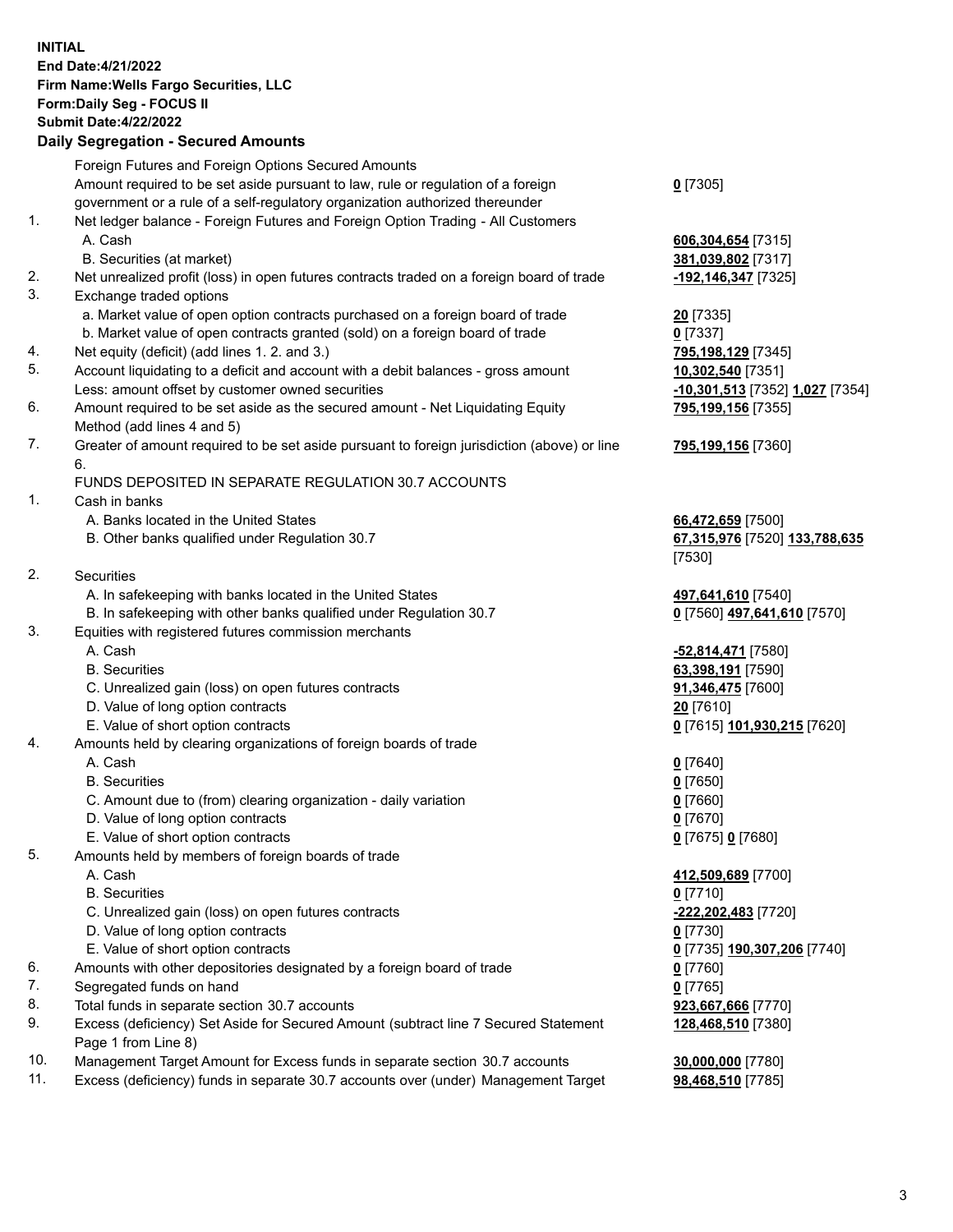**INITIAL End Date:4/21/2022 Firm Name:Wells Fargo Securities, LLC Form:Daily Seg - FOCUS II Submit Date:4/22/2022 Daily Segregation - Segregation Statement** SEGREGATION REQUIREMENTS(Section 4d(2) of the CEAct) 1. Net ledger balance A. Cash **2,784,286,605** [7010] B. Securities (at market) **1,882,886,668** [7020] 2. Net unrealized profit (loss) in open futures contracts traded on a contract market **1,019,040,342** [7030] 3. Exchange traded options A. Add market value of open option contracts purchased on a contract market **5,472,597,314** [7032] B. Deduct market value of open option contracts granted (sold) on a contract market **-5,396,258,446** [7033] 4. Net equity (deficit) (add lines 1, 2 and 3) **5,762,552,483** [7040] 5. Accounts liquidating to a deficit and accounts with debit balances - gross amount **127,109,962** [7045] Less: amount offset by customer securities **-127,109,946** [7047] **16** [7050] 6. Amount required to be segregated (add lines 4 and 5) **5,762,552,499** [7060] FUNDS IN SEGREGATED ACCOUNTS 7. Deposited in segregated funds bank accounts A. Cash **79,484,830** [7070] B. Securities representing investments of customers' funds (at market) **778,707,335** [7080] C. Securities held for particular customers or option customers in lieu of cash (at market) **263,662,602** [7090] 8. Margins on deposit with derivatives clearing organizations of contract markets A. Cash **3,274,529,878** [7100] B. Securities representing investments of customers' funds (at market) **123,990,561** [7110] C. Securities held for particular customers or option customers in lieu of cash (at market) **1,619,224,066** [7120] 9. Net settlement from (to) derivatives clearing organizations of contract markets **52,192,620** [7130] 10. Exchange traded options A. Value of open long option contracts **5,472,597,314** [7132] B. Value of open short option contracts **-5,396,258,446** [7133] 11. Net equities with other FCMs A. Net liquidating equity **0** [7140] B. Securities representing investments of customers' funds (at market) **0** [7160] C. Securities held for particular customers or option customers in lieu of cash (at market) **0** [7170] 12. Segregated funds on hand **0** [7150] 13. Total amount in segregation (add lines 7 through 12) **6,268,130,760** [7180] 14. Excess (deficiency) funds in segregation (subtract line 6 from line 13) **505,578,261** [7190] 15. Management Target Amount for Excess funds in segregation **105,000,000** [7194] 16. Excess (deficiency) funds in segregation over (under) Management Target Amount **400,578,261** [7198]

Excess